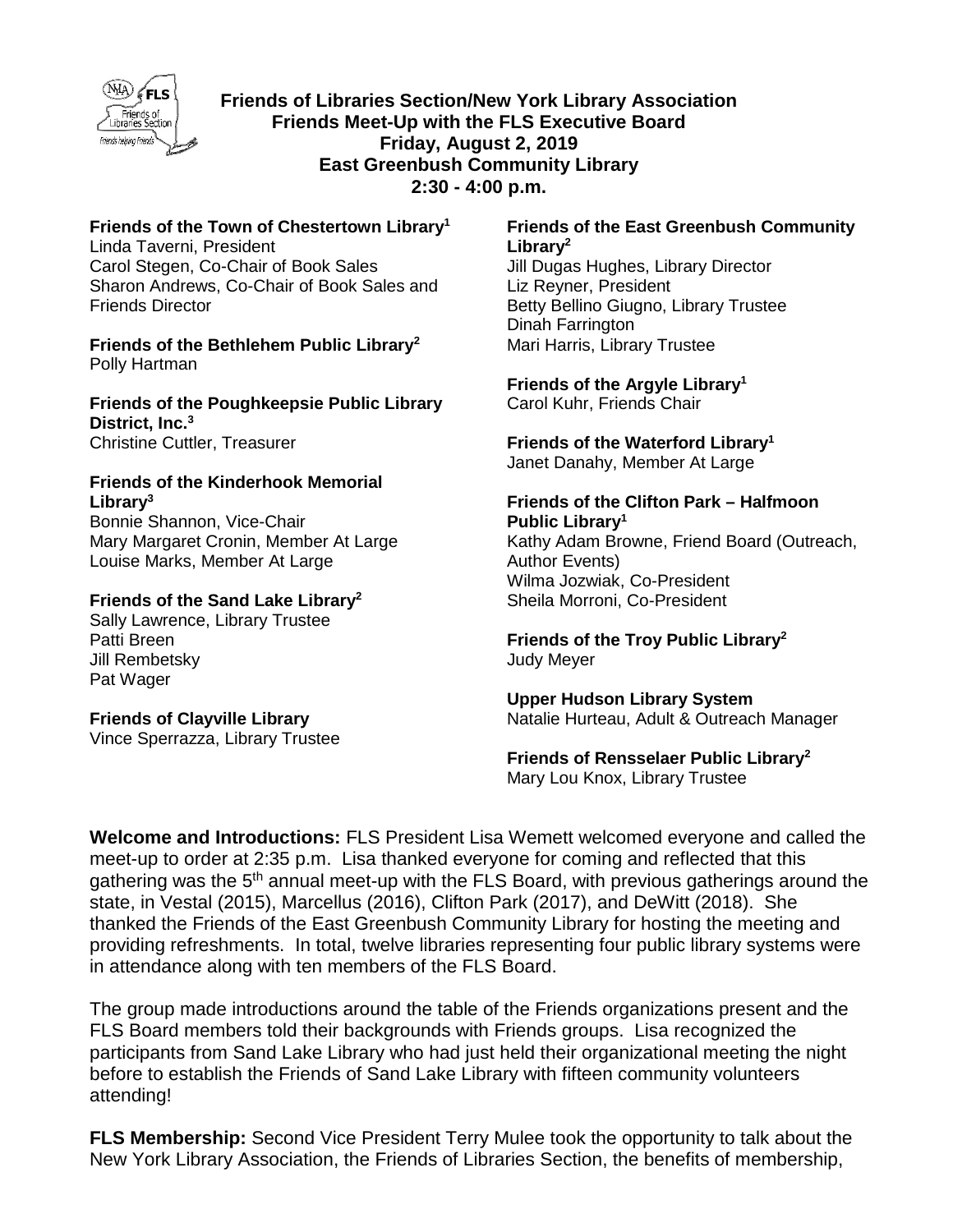how to join, etc. She had membership forms and distributed copies of the June newsletter "Friends News and Notes" which included detailed information about the FLS conference offerings this November in Saratoga Springs (November 13-16). Copies of NYLA's 2019 conference brochure were also available. Terry recognized Bonnie Shannon of the Friends of the Kinderhook Memorial Library as the 2018 recipient of the FLS Daniel W. Casey Library Advocacy Award and encouraged the participants to nominate individuals or groups for this annual award.

**Topics Requested from RSVPs:** Four main topics for discussion that were requested from the RSVPs were:

- 1. New fundraising ideas (excluding book sales)
- 2. Books Sales
- 3. Membership recruitment and promotion of Friends; specifically, strategies for recruitment of younger members to board positions
- 4. Community outreach, effective use of social media, and how to get more people to use the library

The participants were then invited to break into small discussion groups focusing on the topic that was of specific interest to them. Each group was then asked to choose the top three tips that they would like to share with the group. Thanks to our FLS Board members for facilitating the discussions; their report-outs are as follows:

**Fund-raising ideas**, facilitated by President Emeritus Randy Enos and FLS Treasurer Stephen Hoefer. The three tips the group shared were:

- 1. **Travel program** day trips or even international. Work in partnership with travel organizations or companies and set a reasonable price for a motorcoach trip (\$50-60 per person).
- 2. **Cow patty** program (a.k.a. Cow BINGO) may have most appeal in rural communities.
- 3. **Sipping/sampling event** "A Taste of…" Partner with local restaurants, wineries and breweries. Include gift basket raffles or silent auctions to raise additional funds over just ticket sales. Select a scenic venue. Keep ticket prices in \$25 range.

**Other fund-raising ideas** the group discussed included **applying for grants** (sources might include your local utility company, the Town's programming budget, Stewarts, and Hannaford's); **annual appeal** to entire community; **recycling** efforts with local merchants; **"buy a brick"** campaigns; **raffles** (use donations of gift certificates, but also buy products from local businesses; library conferences often offer free books that can be incorporated into the baskets); **craft supplies sale**.

**Book sales**, facilitated by FLS Members At Large Pat Loughan and Terry Morris. The three tips the group shared were:

- 1. **Remainders** or "leftovers" from sales Bag sales will clear out a fair amount of inventory. It really is acceptable to toss the remainders; recycle responsibly. Or consider using commercial concerns such as Better World Books to recycle them and possibly see some additional revenue from online sales.
- 2. Be aware that you **may have to collect and pay sales tax** when selling books online.
- 3. **Seek professional accounting advice** for any restrictions on this type of fundraiser. (**Editorial note**: the Friends may be required to collect and pay NYS state sales tax on retail sales to the general public. Each Friends group needs to analyze how it sells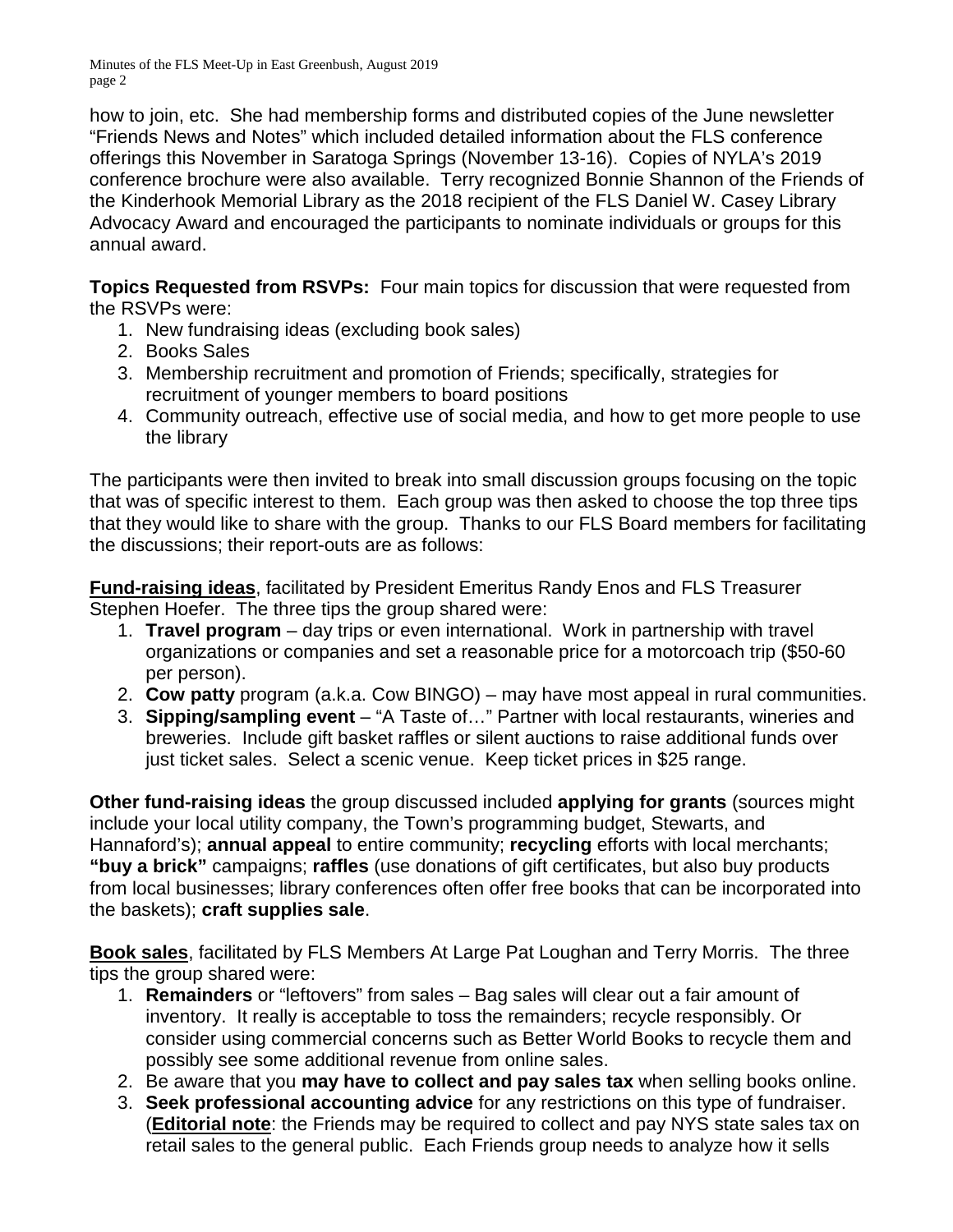> materials. Generally speaking, the more frequent your book sales or if you have an ongoing sales corner or bookstore, the more likely it is that you need to collect sales tax.)

**Membership recruitment**, facilitated by President-Elect Karen Sperrazza and FLS Representative to the NYLA Legislative Committee Jean Sheviak. The three tips the group shared were:

- 1. **Ads/press releases** in newspapers; **social media** promotion
- 2. Offer **perks for being a Friend**, answering "What's In It For Me?" (WIIFM) e.g., a coupon for a free book when joining or for new residents; connect with the local historical society (shared interests); encourage high school students in Participation in Government classes to provide community service to the library;
- 3. Advertise or promote Friends in **local school newsletters**.

**Editorial note:** A law in NYS requires school districts to distribute information to students about the public library and applications for a library card. This information is to be given annually to every student entering kindergarten, grade six, and grade nine, and to all new students in the district regardless of their grade. This literature is to be available at all times in the school library for students and their parents. Make sure information about the Friends of the Library is included in the brochure that outlines the library's services and programs.

The "membership recruitment" group stated they had had a good discussion, but really had no definitive solutions. **Other promotional ideas** shared: an "Adopt an Author" program allows patrons to purchase a new book for the library collection (a bookplate can state the program is a Friends initiative); start with a small project and ask a person, one-on-one, to please do "x"—something concrete to contribute to the project's success.

**Outreach and effective use of social media**, facilitated by FLS Secretary Lynne Madden and Member At Large Leslie Riley. The three tips the group shared were:

- 1. **Recruit Junior Friends** to help at Friends events
- 2. Streamline the **ways to become a member** offer an option to enroll/pay online (e.g., Friends PayPal account); if a membership recruitment mailing, include a return mailer with membership form
- 3. Communication between Friends and library boards is very important. Have one **unified message** and align it with the library's; incorporate the logos of the library and Friends; use standard wording to reflect the Friends' sponsorship of events/programs. Have a dedicated Facebook page for the Friends, with a link from the library's webpage (which is maintained by library staff). A "social media chair" for the Friends can maintain several accounts (Facebook, Twitter, Instagram). Consider e-mail newsletters patrons can subscribe to (i.e., Constant Contact, Mail Chimp).

## **Round-the-Table Reports on Friends Activities:**

The group took the few remaining minutes to go around the table and mention one thing not previously mentioned that their Friends group does to help their library or community. Items mentioned were:

- 1000 Books Before Kindergarten program: Friends can pay for materials to promote the program and underwrite the cost of group activities
- Museum passes for loan
- $\bullet$  Battle of the Books help with the costs for the teams (e.g., T-shirts)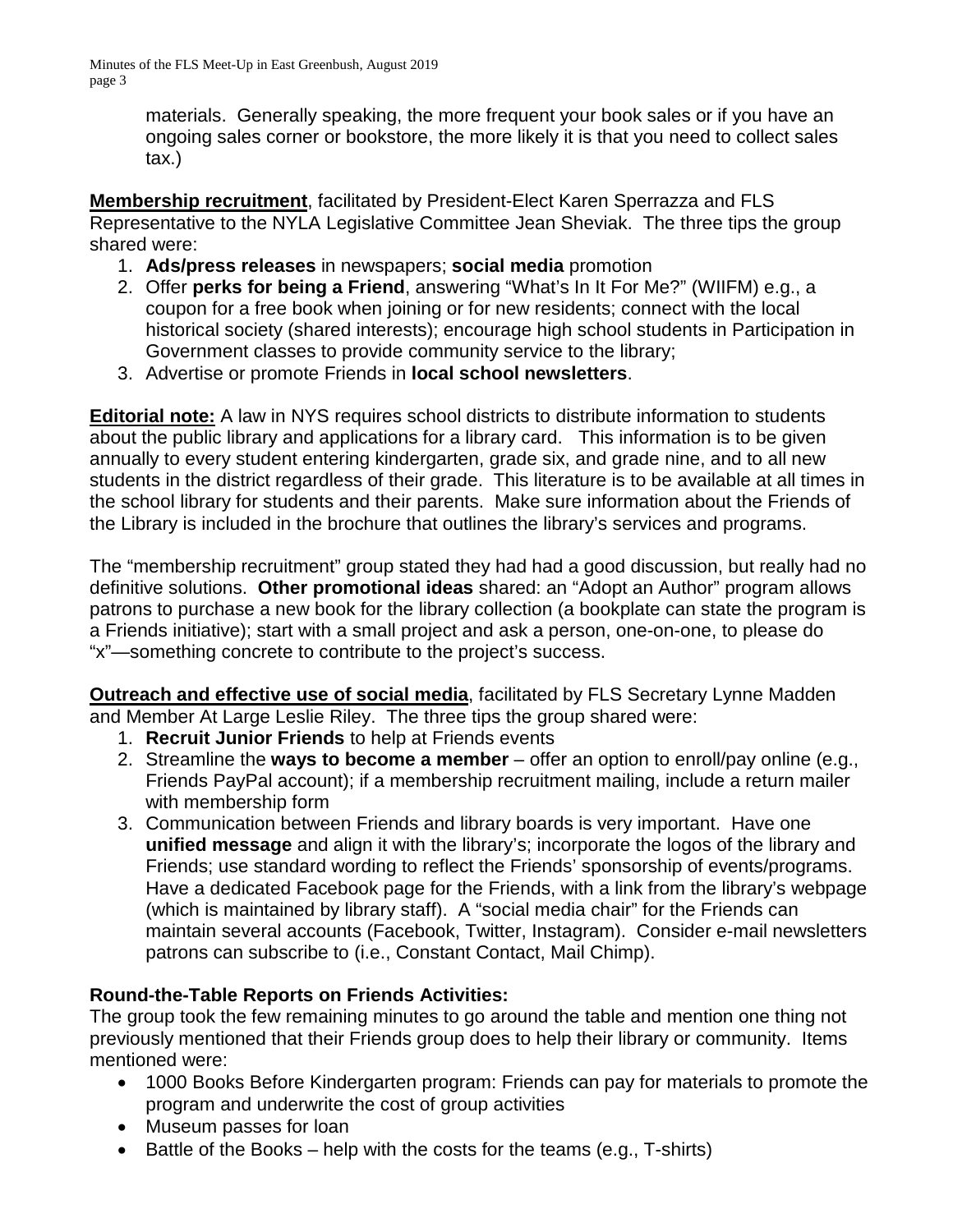- Little Free Libraries donations to keep them stocked; build them and put them in various community locations
- Author visits/lecture series including local authors
- Presence at local events, including farmers' markets. If the event is a fund-raiser and the Friends are selling books, donate some of the proceeds back to the sponsoring group.
- Children's Festival include full-size trucks and equipment to climb into! Face painting is always a hit!
- "Hot Off the Press" Friends or community residents get first chance to check out popular books
- An organizational tip was offered: Create a shared Google Drive account keep all Friends materials there for future Friends board members. Also, rather than using personal e-mails, consider setting up e-mail accounts for all key positions that will not change when the person changes (e.g., FOLTreasurer@hotmail.)
- Help with library upkeep cleaning (Troy Public Library has a cleaning crew), gardening
- Adopt an Author
- "Big Read" program (Poughkeepsie); "Two Towns, One Book" (Clifton Park Halfmoon)
- Books for Troops program donations to military personnel
- Junior Friends groups can participate in community service (e.g., Bountiful Backpacks program; collecting jeans for families in need)
- Get books into the community with free books at laundromats, food cupboards, town parks, etc.

FLS Board Member At Large and secretary for the Friends of the Cornwall Public Library shared the establishment of the "Good Idea Fund" for use by the library's staff. At the end of each quarter, \$500 is awarded to fund a proposal from a staff member for a one-time expense outside the parameters of the library's annual budget. Staff are encouraged to submit a proposal to the library director for consideration; the library's Board of Trustees approves the grants that are made to enhance library programming or services. These discretionary funds have helped purchase café-style tables and seating for the teen area, marketing "end caps" to highlight new audiobook purchases, a rolling book case for the manga collection, an audio/visual recorder to collection interviews of residents for the Local History collection, and a weather-proof bulletin board for the exterior of the building to highlight program activities. Staff have been encouraged to see how some of their good ideas can be put into place in short order, making a tangible impact for the library's patrons.

The variety of ideas floated from the various groups were energizing and encouraging. As FLS prepares for the NYLA Annual Conference in Saratoga Springs in November 2020, please be willing to share your experiences and ideas with a statewide audience. You may be hearing from our new FLS Curator Karen Sperrazza!

Although time didn't allow for a true discussion of topic #5, **Networking with other local Friends groups**, Terry Mulee urged folks to follow the example of the Friends Council of the Monroe County Library System. The Council meets twice a year (spring and fall) and is totally run by Friends groups volunteers. The System provides staff support by hosting a listserv of people interested in Friends. Encourage your library system to form one. For more information on the MCLS Friends Council, please contact Lisa Wemett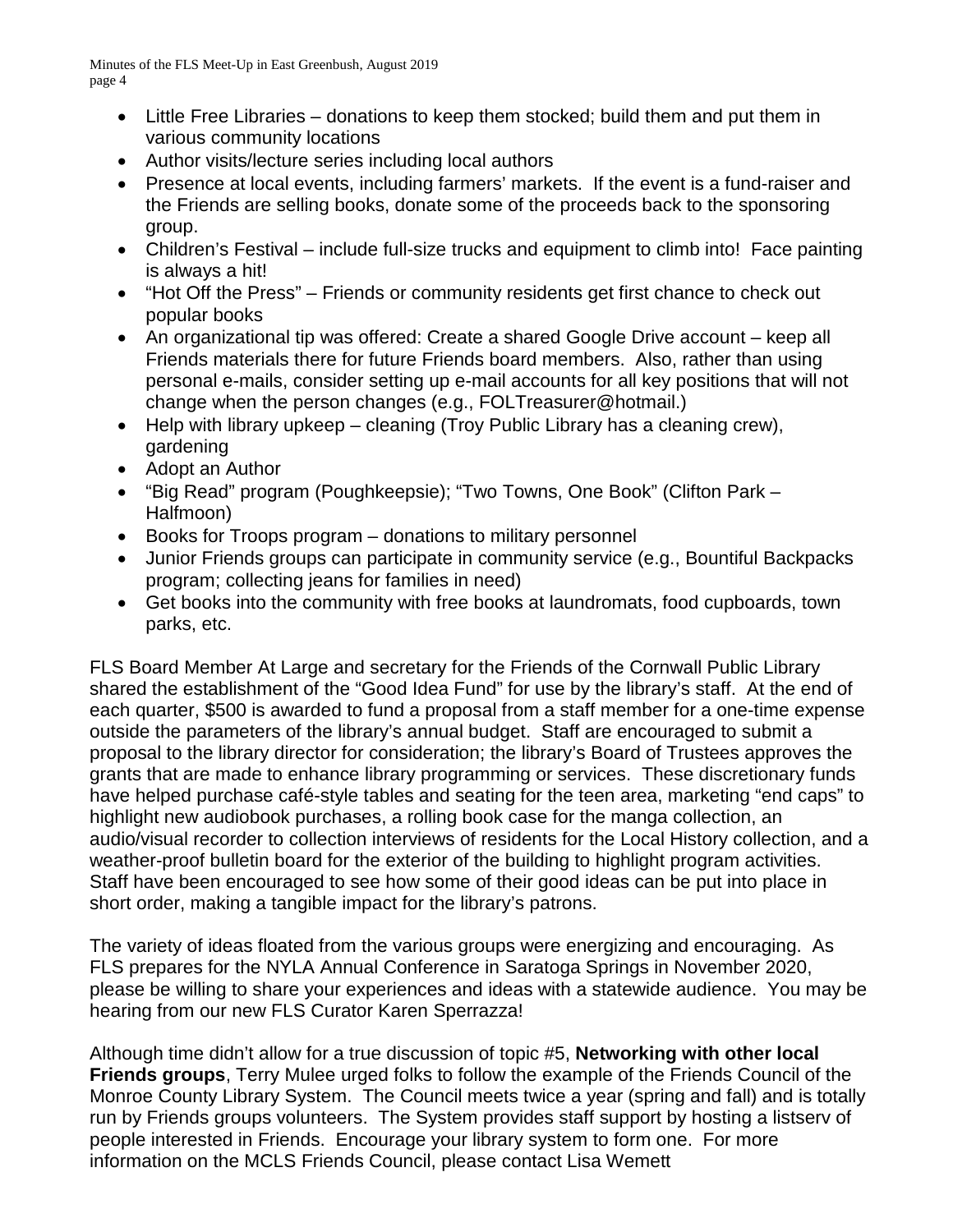(lisawemett@frontiernet.net). Natalie Hurteau, Adults & Outreach Manager for the Upper Hudson Library System, hopes to establish a similar Friends support group for UHLS this fall. Lisa also encouraged people to sign up for neighboring libraries and Friends groups electronic newsletters or "like" Friends groups Facebook pages to stay informed of Friends activities and projects.

**Please join us!** FLS Treasurer Stephen Hoefer encouraged the participants to consider becoming active in FLS in a volunteer position on the FLS Board, serving on a committee or task force, contributing an article to the FLS newsletter, or speaking at the NYLA annual conference. **Attached to these minutes is an "Active Member Form" where you can indicate your interest in various ways to support our statewide organization.** Stephen stressed that each individual's expertise in their local Friends group is valuable to FLS as we share our Friends experiences statewide. (See also www.NYLA.org/Friends under "Benefits of Membership" on the landing page for a link to an FLS membership form. Further down the page, where it asks "Would you like to be more involved with FLS?" you will find the link to the Active Member Form. Please share with your fellow Friends members.)

**Adjournment:** Before calling the Meet-Up closed, Lisa took the opportunity to mention the upcoming FLS Webinar, "Connecting With Today's Volunteers to Transform the Friends of the Library: Expectations, Engagement and Impact" that will be held on Wednesday, September 25, 2019 from 2:00-3:00 p.m. Registration details can be found at www.NYLA.org/Friends under Events.

After a very full and engaging afternoon, the meeting was adjourned at 4:15 p.m.

Respectfully submitted, Lynne Madden, Secretary Additional editorial notes from Lisa C. Wemett

## **Attendance:**

Total no. of people  $= 36$ No. of FLS Board  $= 10$ No. of visitors  $= 26$ 

## **Library Systems Represented (4):**

**Southern Adirondack Library System** (footnote 1) = Chestertown, Argyle, Waterford, Clifton Park – Halfmoon. Total: 4 **Upper Hudson Library System** (footnote 2) = Bethlehem, Sand Lake, East Greenbush, Troy, Rensselaer. Total: 5 **Mid-Hudson Library System** (footnote 3) = Poughkeepsie, Kinderhook. Total = 2 **Mid-York** = Clayville

## **Attachments to these minutes:**

FLS Active Member Form FLS Membership Form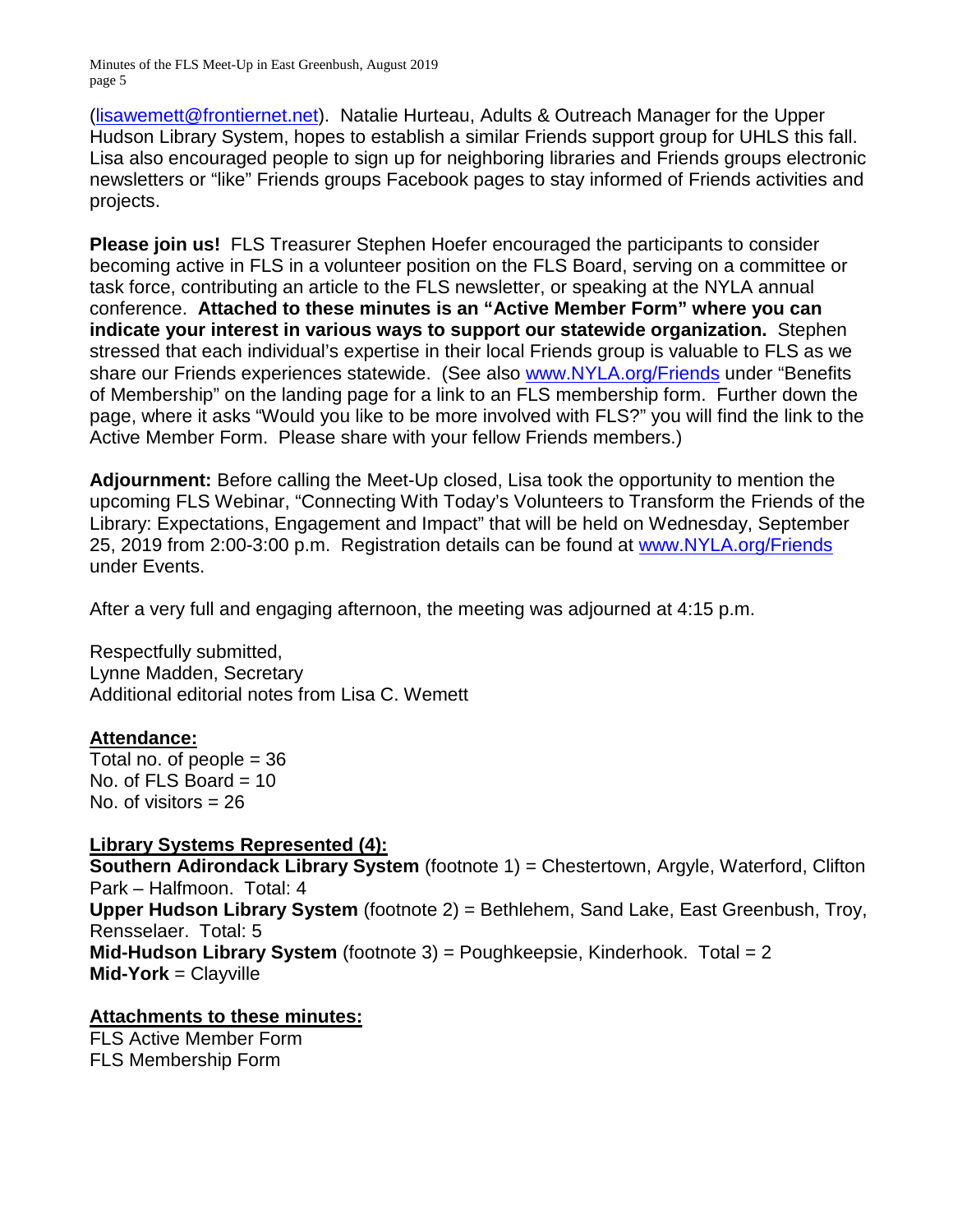

# **Friends of Libraries Section Active Member Form**

Libraries need Friends to help the institution thrive. And FLS needs active members to grow. Please consider taking a role in FLS by completing this form and sending it to Terry Mulee by mail at 293 Elmdorf Avenue, Rochester, NY 14619 or by email at FLS.NYLA@yahoo.com. Whether you are an active member, or remain a

supporting member, FLS is grateful for your membership in the Section. Please note that some volunteer slots on this form are currently filled, but your name will be added to a list of those willing and able to help. Thank you so much!

Please indicate your area(s) of interest and/or expertise to assist FLS:

# **Serving on an FLS Committee\***

## $\Box$  Communications Committee

- $\Box$  Writing for the FLS newsletter, Friends News and Notes
- $\Box$  Managing a social media account for FLS
- <sup>1</sup> Newsletter Editor
- $\Box$  Webmaster
- $\Box$  Publicity and marketing for FLS events
- $\Box$  Awards Committee
- $\Box$  Scholarships Committee
- **T** Advocacy Projects
- $\Box$  Representing FLS on a NYLA Committee (Membership, Communications, Continuing Education, Legislative, Intellectual Freedom)
- $\Box$  I'll help in any way that I can

## **Serving in an elected position on the FLS Executive Board \***

- **U** VP / President Elect
- $\Box$  2<sup>nd</sup> VP membership
- □ Secretary
- $\Box$  Treasurer
- $\Box$  Member At Large

# **NYLA Annual Conference**

- $\Box$  Staffing the FLS booth at the Trade Show
- $\Box$  Room Monitor assist with evaluations and other simple but important duties
- $\Box$  Assist in planning FLS programs
- $\Box$  Presenter/Panelist for FLS programs at NYLA Conference - subject of expertise:

 $\frac{1}{2}$  ,  $\frac{1}{2}$  ,  $\frac{1}{2}$  ,  $\frac{1}{2}$  ,  $\frac{1}{2}$  ,  $\frac{1}{2}$  ,  $\frac{1}{2}$  ,  $\frac{1}{2}$  ,  $\frac{1}{2}$  ,  $\frac{1}{2}$  ,  $\frac{1}{2}$  ,  $\frac{1}{2}$  ,  $\frac{1}{2}$  ,  $\frac{1}{2}$  ,  $\frac{1}{2}$  ,  $\frac{1}{2}$  ,  $\frac{1}{2}$  ,  $\frac{1}{2}$  ,  $\frac{1$ 

(Use back if necessary)

\* FLS Job Descriptions may be reviewed at www.NYLA.org/Friends > Board & Officers > Bylaws > scroll down the list

FLS Use:  $\frac{1}{1}$  / date entered in database; thank you email sent; 9/5/2018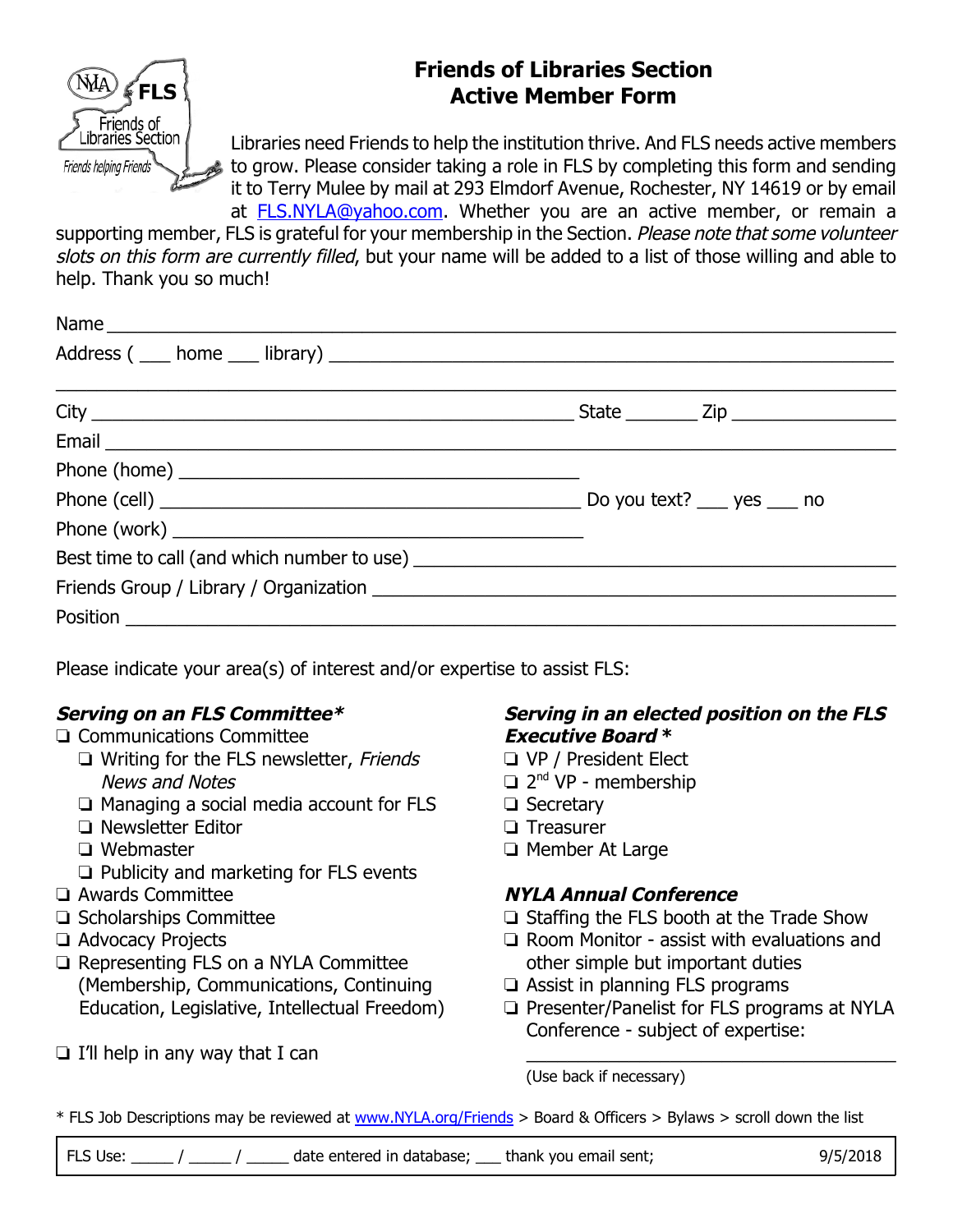



Name of Friends Group or Individual

Mailing Address and the control of the control of the control of the control of the control of the control of the control of the control of the control of the control of the control of the control of the control of the con

Primary Contact Person for a Friends Group

Phone Email Address Email Address

Please include me on the FLS listserv.

\_\_\_ Individual Membership at Friend rate (\$30) includes all NYLA benefits and Friends of Libraries as your primary section

\_\_\_ Organizational Membership at Library Friends Group rate (\$50) includes all NYLA benefits for the designated primary contact person who will vote on behalf of the organization, Friends of Libraries as the primary section, and registration of the Friends Group elected officers as non-voting members of NYLA (*Please see below for NYLA non-voting member benefits and complete that section of the form to register your group's elected officers.*)

Please add the Friends of Libraries Section to my existing NYLA membership for \$10.00.

Amount enclosed \$ \_\_\_\_\_\_\_\_\_\_\_\_\_

Make check payable to New York Library Association (indicate Friends of Libraries Section on your check) and send it along with this form. Organizational members, please register your elected officers by completing the Friends Group Elected Officers form below and mail all items to:

New York Library Association, 6021 State Farm Road, Guilderland, NY 12084

## **NYLA - Friends Group Member - Elected Officer Registration Form**

Organization:

*Organizational membership entitles the elected officers of a Friends Group to become non-voting members of NYLA and receive these benefits: the bi-monthly e-Bulletin, weekly NYLA News You Can Use, any NYLA Legislative Alerts, the quarterly Friends News and Notes, reduced registration rates for the NYLA Annual Conference, and free registration for FLS-sponsored webinars. One primary contact person (does not have to be an elected officer) will be eligible to vote on behalf of the organization and receive all available NYLA member benefits. Please use a separate email address for each elected officer to facilitate NYLA login, conference registration, and communications. Also, please submit an updated version of this form to NYLA whenever your elected officers change.*

Primary Contact Person:

| Primary Contact Person: |        |
|-------------------------|--------|
| Address:                |        |
| City: State: Zip code:  |        |
| Phone: (                | Fax: ( |
| E-mail:                 |        |
|                         |        |
| <b>Elected Officers</b> |        |
| Name:                   |        |
| Address:                |        |
| City: State: Zip code:  |        |
| Phone: (                | Fax: ( |
| E-mail:                 |        |
|                         |        |

- continue on back with additional elected officers -